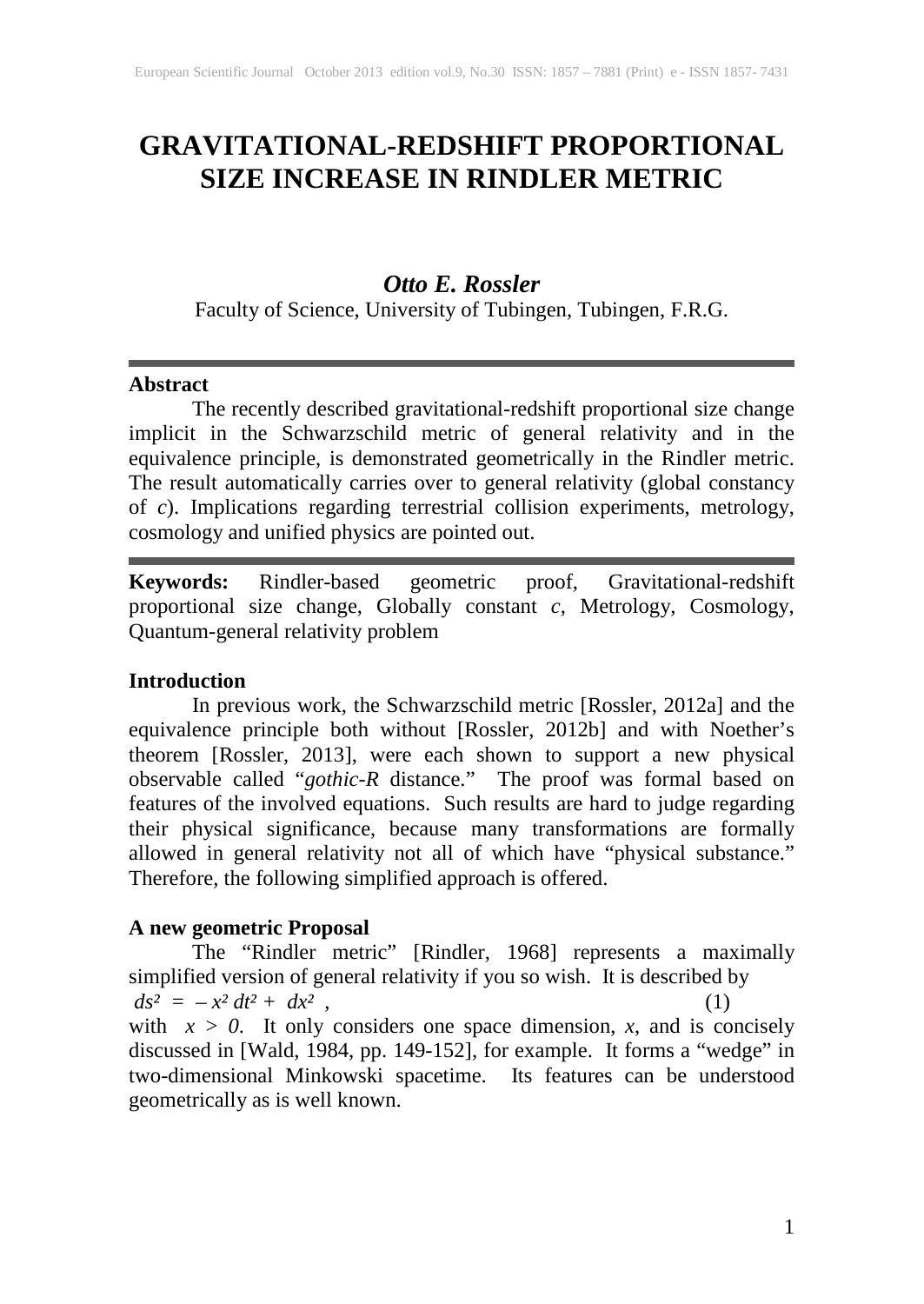

Fig. 1. Rindler wedge, with a sequential bijection involving 3 light rays highlighted: the "*1- 2-1 knee*" on the right. See text.

In Fig. 1, an extended long rocketship is represented by the line segment on the x axis that lies in between the two hyperbolas. The rocketship is subject to a continuous locally constant acceleration towards the right. Each of its points picks up speed in the form of a hyperbola in the *x,t* diagram. This is because the speed of light *c* (that is, plus or minus 45 degrees) represents the upper limit in the future as well as in the past (below the  $x$  axis). One sees that the trajectory of the rocketship's tip (turning upwards and to the right) continues on what has come up symmetrically from below (where the rocketship was on an approaching course despite the same constant acceleration towards the right). Note that the rear end of the rocketship on the left of the strip is subject to a stronger acceleration than is the tip on the right (this is necessary for the extended long ship to stay together [Rindler, 1968; Bell, 1976]. The longitudinal axis of the ship, pointing exactly to the right on the *x*-axis at external time  $t = 0$ , gets slightly rotated leftward as the ship is moving up in time and simultaneously to the right in space. (Remark: The after a while no longer horizontal rocketship can always be "scrolled back" by a time transformation to let it graphically resume the horizontal position shown in the Figure, no matter how high up or deep down it is at the time.)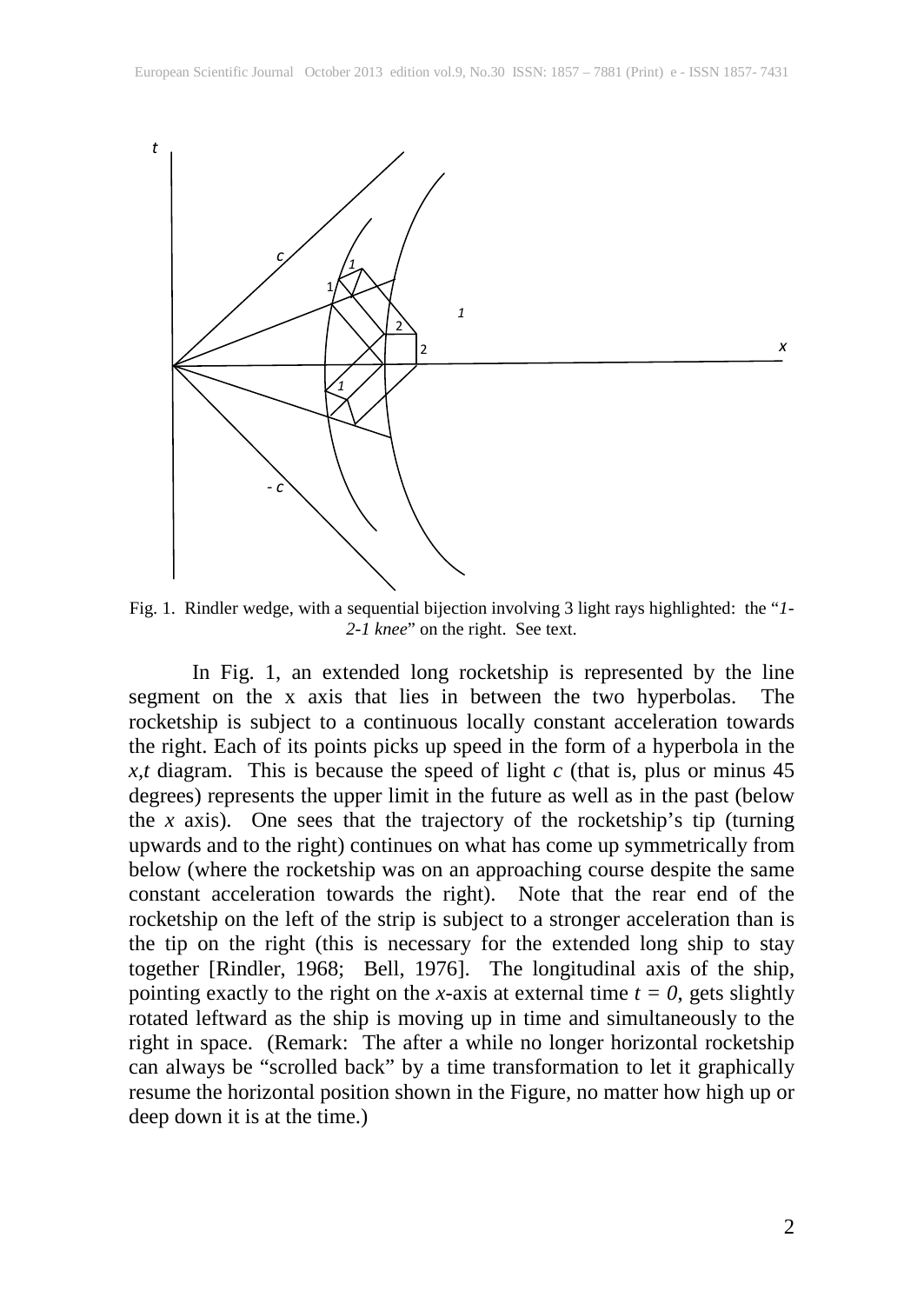Now the new implication. One sees three parallel light rays emitted upwards from the corners of a (potentially infinitesimally small) unitspacetime element – the diamond-shaped rhombus marked *1,1* at the rear end of the approaching rocketship (lower-left). The three parallel rays reach the corners of a square-shaped unit spacetime element at the tip of the rocketship on the middle line marked *2,2*, in order to be reflected back-down again onto a unit spacetime diamond at the bottom in a symmetric fashion (upper left). The salient point in this geometric construction is the observation that the spacetime element at the tip (the *2*-square) is *twice as long* along both its vertical and its horizontal axis (marked "*2,2*") as is the locally equally square-shaped unit-spacetime element with its locally vertical and horizontal axes (marked "*1,1*") that forms its source at the bottom (lower-left) and its sink at the bottom (upper left). That is, a unit-square in space and time is mapped bijectively by light onto a double-units square in space and time in the upwards direction, and from there back down again onto a unit square. So both time and space are dilated in parallel more downstairs in the constantly accelerating rocketship.

The factor 2 was picked for convenience. Any number  $> 1$  up to *infinity* can be implemented in the bijection, by one's elongating the rocketship's bottom backwards to the left. Note that in nature, only factors of up to almost *2* occur on the macro level (on the surface of neutron stars) because still more densely compressed stars become black holes as Oppenheimer and Snyder first saw in 1939 [Oppenheimer, Snyder, 1938]. **Discussion** 

The transformation depicted in Fig. 1 is a famous implication of special relativity with acceleration included [Rindler, 1968]. The implied mapping – highlighted by the three ascending, first rightward and then leftward bound parallel light rays in the middle – is not totally unfamiliar. Its *temporal* (more or less vertical) parts cut out by the ascending triple light rays are well known: The vertical *1,2,1* sequence explains the "gravitational redshift" (and in the downgoing upper leg "blueshift") described in 1907 by Einstein [Einstein, 1907]. However, the mapping's *spatial* (more or less horizontal) part cut out by the same triplet of parallel lines in the Rindler metric, with the same *1-2-1* ratio valid in space as in time, represents a new finding. Along with the old temporal result, the new spatial result carries over to general relativity – as most results obtained in the Rindler metric do [Wald, 1984].

The new "spatial corollary to the gravitational redshift" found in Fig. 1 is a direct consequence of the symmetry present in the Rindler metric. It for some reason escaped attention up until now despite the fact that it looks trivial to the eye once spotted. It means physically speaking that the *slowerticking clocks* located downstairs in the constantly accelerating rocketship (or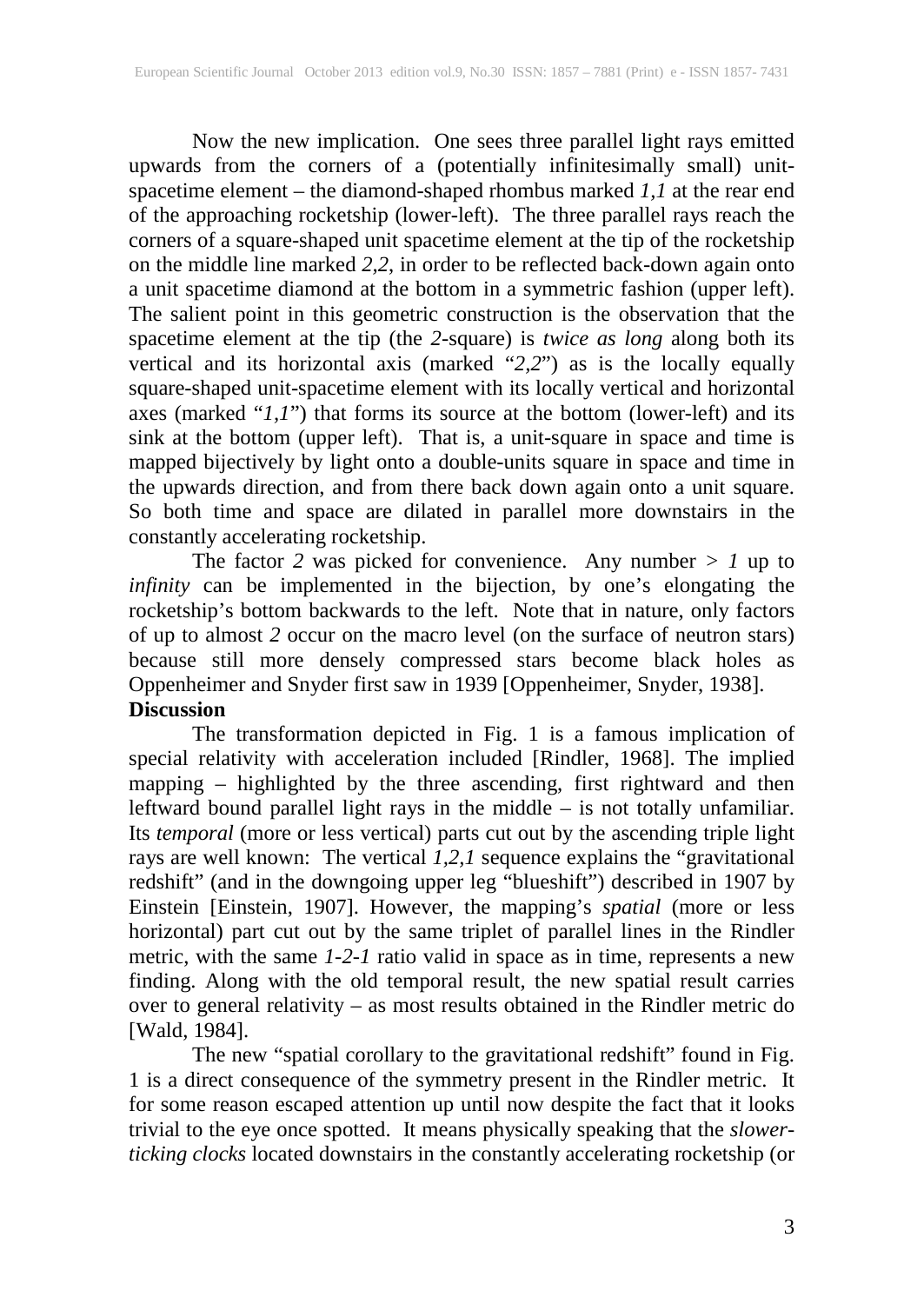in gravity) are accompanied by proportionally *elongated meter sticks*. If this new reading of the Rindler metric is correct, the ratio *L/T* ("unit-length over unit-time interval"), and with it the speed of light  $c$ , becomes globally constant in the Rindler metric and by implication in gravitation.

The size-change result comes not as a total surprise. The Rindler metric here confirms a conclusion that was first found to be implicit in the Schwarzschild metric [Rossler, 2007; 2012a] and then also in the equivalence principle [Rossler, 2012b]. The result moreover follows from Noether's theorem [Rossler, 2013] as mentioned. However, the above geometric demonstration obtained in the Rindler metric represents the simplest derivation up until now.

In the wake of the graphical proof of Fig. 1, the Rindler metric supports a new bijective *x,t* mapping across different height levels mediated by light rays. This mapping implies global validity of the speed of light *c* in the longitudinal direction. The Rindler-result carries over to general relativity. Spacetime therefore acts as a "magnifying glass" in gravitation – not only in time where this fact is well known since 1907 [Einstein, 1907] but also in space. Space and time acquire equal rights – like two genders.

The implied global constancy of *c* is maximally important in physics if true. It radically alters metrology [Rossler, 2012b]. Secondly, the "Big Bang" of modern cosmology loses its footing in general relativity, since space-expanding global solutions cease to be valid if the speed of light is a global constant. Thirdly, experiments designed to "bring the big bang down onto earth" merit a second look from a safety point of view [Rossler, 2011]. Fourthly, the famous Hawking radiation of black holes [Hawking, 1974] ceases to be physical owing to the infinite spatial distance of the horizon from the outside world which now parallels the infinite temporal gravitational redshift of the horizon. The horizon (name coined by Rindler), valid in the Schwarzschild metric of general relativity, is mimicked in the rocketship of Fig.1 if its length is extended backwards down to the origin, as is possible in the Rindler metric [Wald, 1984].

Owing to its simplicity, the Rindler metric offers a transparent "playground." The task of finding an error in previously obtained results to the same effect [Rossler, 2007; 2012a; 2012b; 2013] got maximally facilitated. If this, now trivial-by-design, task fails the early hopes placed by Einstein and his senior friend Abraham in a global constancy of the speed of light *c* [Rossler, 2012a] are revived. The set of mathematically allowed transformations of general relativity is cut down to the select few compatible with the global-*c* result. A "stretched-out general relativity" predictably follows. In it, "Flamm's paraboloid" of the Schwarzschild metric is replaced by the "generic pseudosphere" (looking like the upper half of Fig. 12.11,b in [Rindler, 2001] but infinitely elongated at the bottom). Any attempt at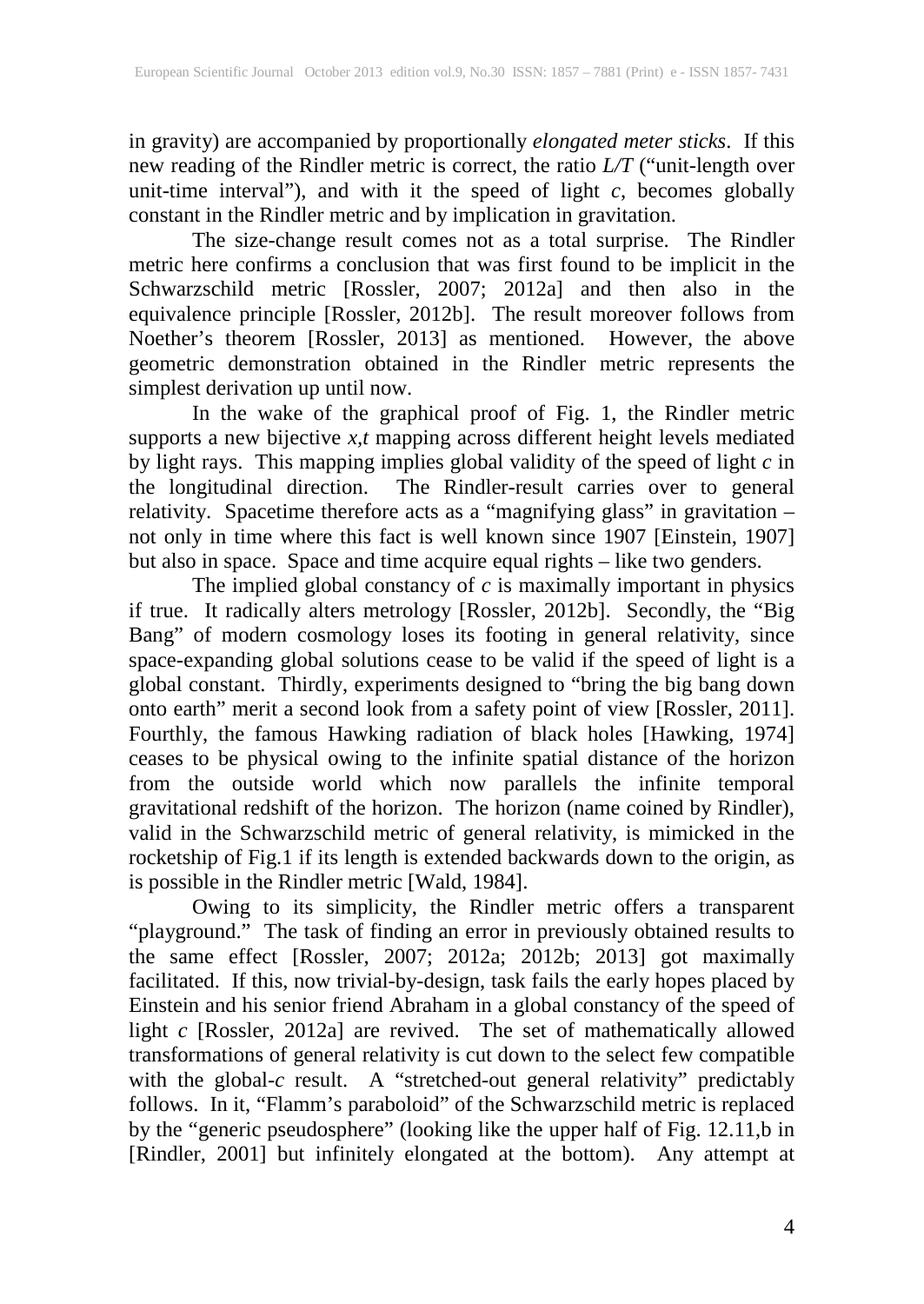falsification of the *c*-conserving Fig. 1 is solicited even though the chances appear to be slim. In the negative case, the whole discipline of general relativity is about to be morphed.

To conclude, the "gravitational-redshift proportional size change" demonstrated in the Rindler metric entails the existence of a condensed "global-c general relativity." The incompatibility of general relativity and quantum mechanics ceases to exist. The Big Bang and the safety of a terrestrial collider experiment are casualties of Fig. 1 – unless an error in the geometric argument can be pointed out.

#### **Acknowledgment**

I thank Wolfgang Rindler for many educating exchanges over the years. (For J.O.R.)

#### **References:**

O.E. Rossler, Abraham-like return to constant *c* in general relativity: "*R*theorem" demonstrated in Schwarzschild metric. Fractal Spacetime and Noncommutative Geometry in Quantum and High Energy Physics 2(1)**,** 1-14 (2012a).

O.E. Rossler, Einstein's equivalence principle has three further implications besides affecting time: T-L-M-Ch theorem ("Telemach"). African Journal of Mathematics and Computer Science Research 5, 44–47 (2012b).

O.E. Rossler, Globally constant speed of light *c*: A bonanza in physics. European Scientific Journal  $9(12)$ , 14-19 (2013).

W. Rindler, Counterexample to the Lenz-Schiff argument. Am. J. Phys. 36, 540-544 (1968).

R.M. Wald, General Relativity. Chicago: University of Chicago Press 1984. J.S. Bell, How to teach special relativity. Progress in Scientific Culture  $\underline{1}(2)$ , 1976; reprinted in: J.S. Bell, Speakable and Unspeakable in Quantum Mechanics. Cambridge: Cambride University Press 1987, pp. 67-80.

J.R. Oppenheimer and H. Snyder, On continued gravitational contraction. Phys. Rev. 56, 455-459 (1939).

A. Einstein, Relativitätsprinzip und die aus demselben gezogenen Folgerungen (On the relativity principle and the conclusions drawn from it). Jahrbuch der Radioaktivität 4, 411–462 (1907).

O.E. Rossler, Abraham solution to Schwarzschild metric implies that CERN miniblack holes pose a planetary risk (September 27, 2007), http://www.wissensnavigator.ch/documents/OTTOROESSLERMINIBLAC

KHOLE.pdf, reprinted in: Vernetzte Wissenschaften – Crosslinks in Natural and Social Sciences (P.J. Plath and E.C. Hass, eds.). Berlin: Logos Verlag 2008, pp. 263–270. [Correction: The phrase "infinite proper in-falling time" must read "finite proper in-falling time"].